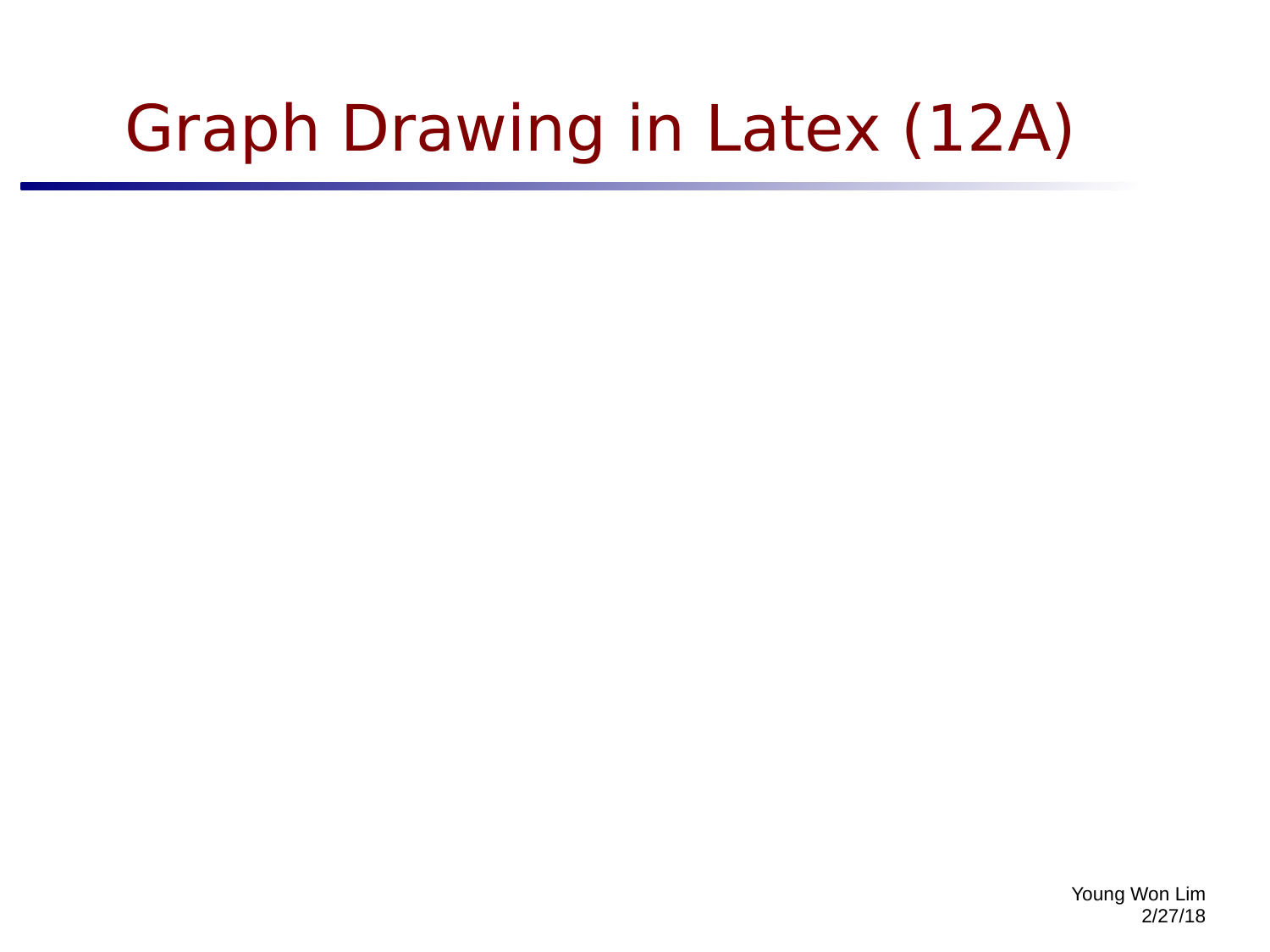Copyright (c) 2015 - 2018 Young W. Lim.

 Permission is granted to copy, distribute and/or modify this document under the terms of the GNU Free Documentation License, Version 1.2 or any later version published by the Free Software Foundation; with no Invariant Sections, no Front-Cover Texts, and no Back-Cover Texts. A copy of the license is included in the section entitled "GNU Free Documentation License".

Please send corrections (or suggestions) to [youngwlim@hotmail.com](mailto:youngwlim@hotmail.com).

This document was produced by using LibreOffice and Octave.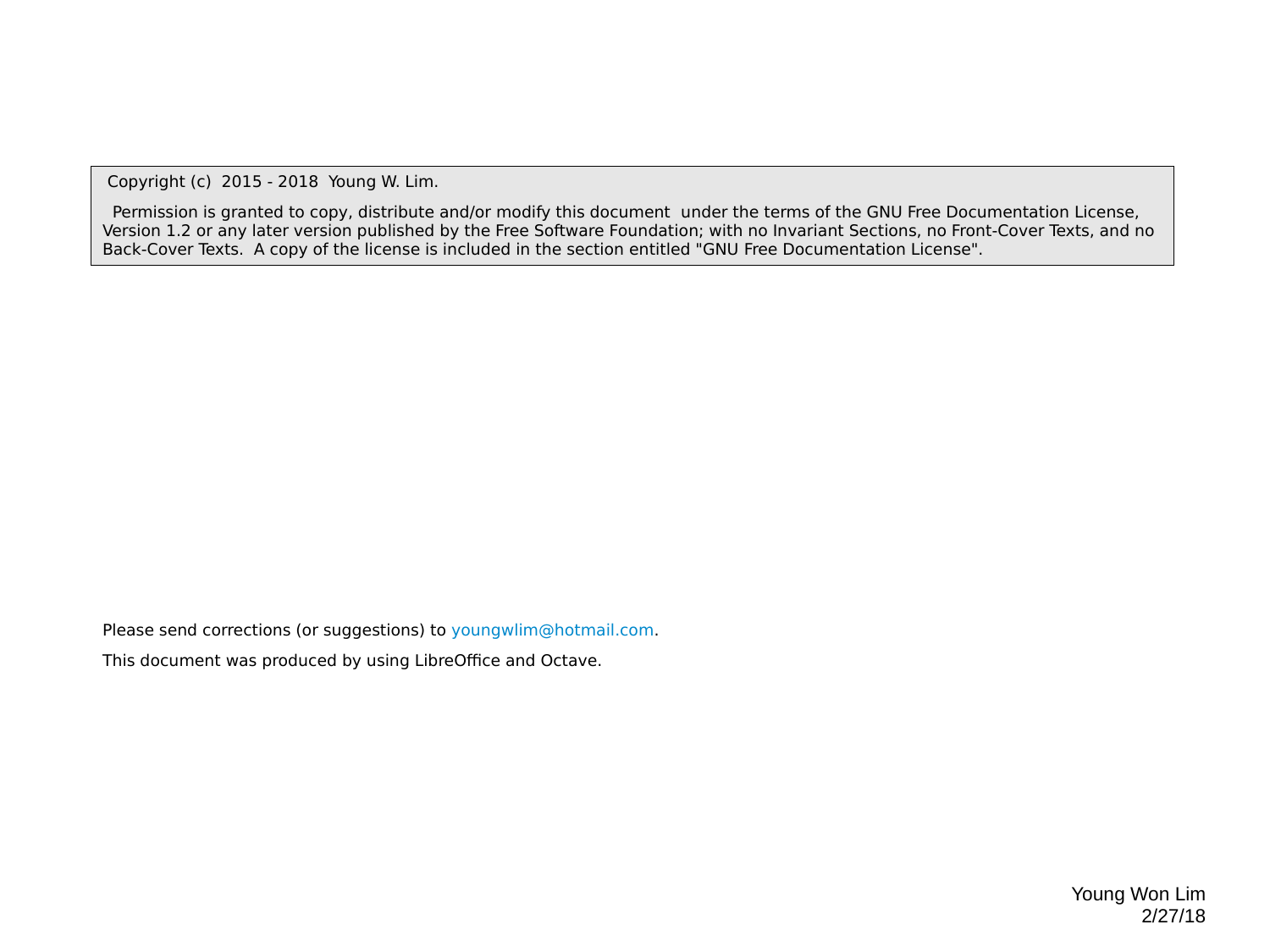## **Positions**

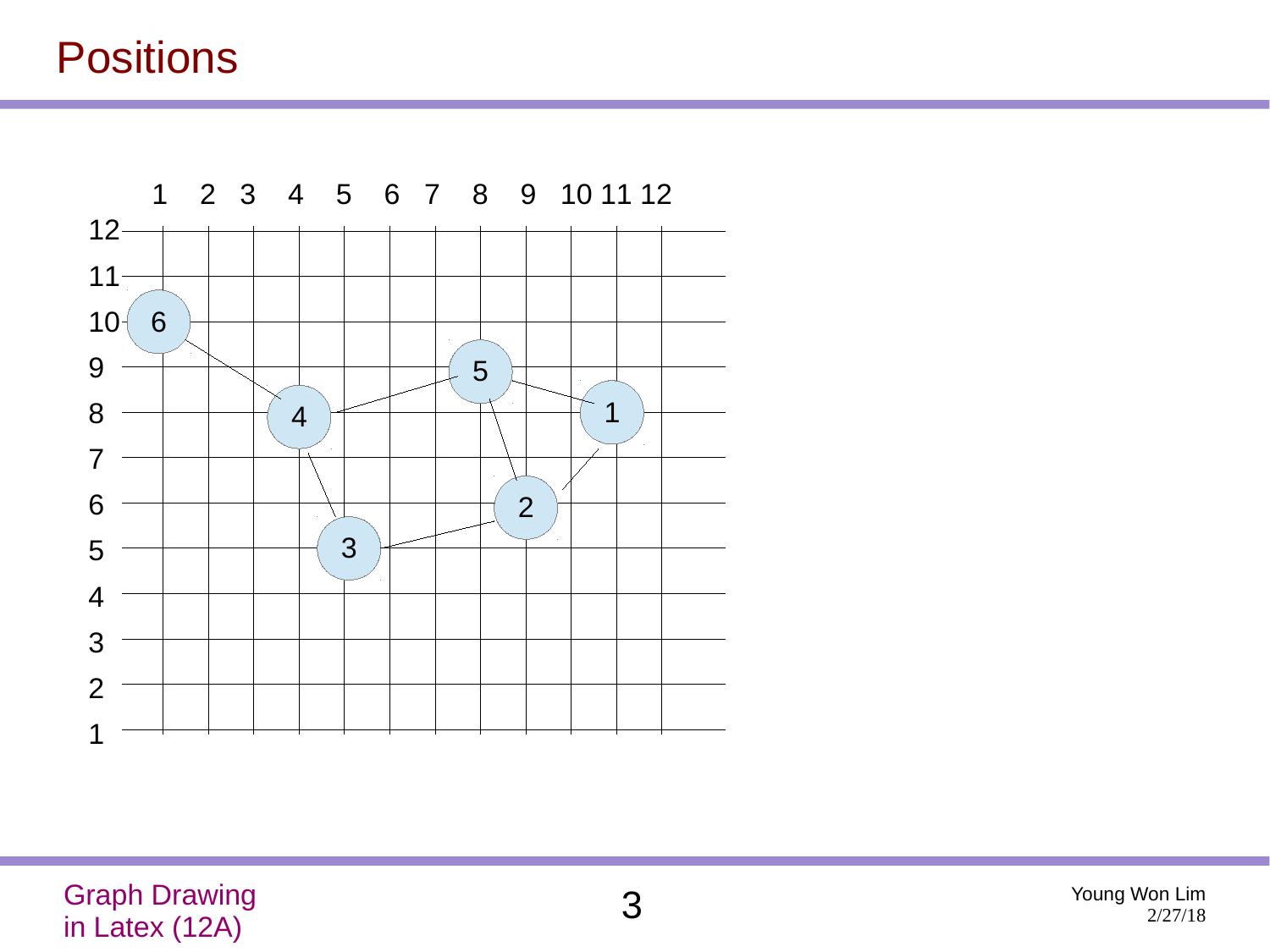## Simple Graph using the **tikz** package



 \foreach \from/\to in {n6/n4,n4/n5,n5/n1,n1/n2,n2/n5,n2/n3,n3/n4} \draw (\from) -- (\to);

**\end{tikzpicture}**

**\end{document}**

https://stackoverflow.com/questions/2985507/how-to-draw-a-graph-in-latex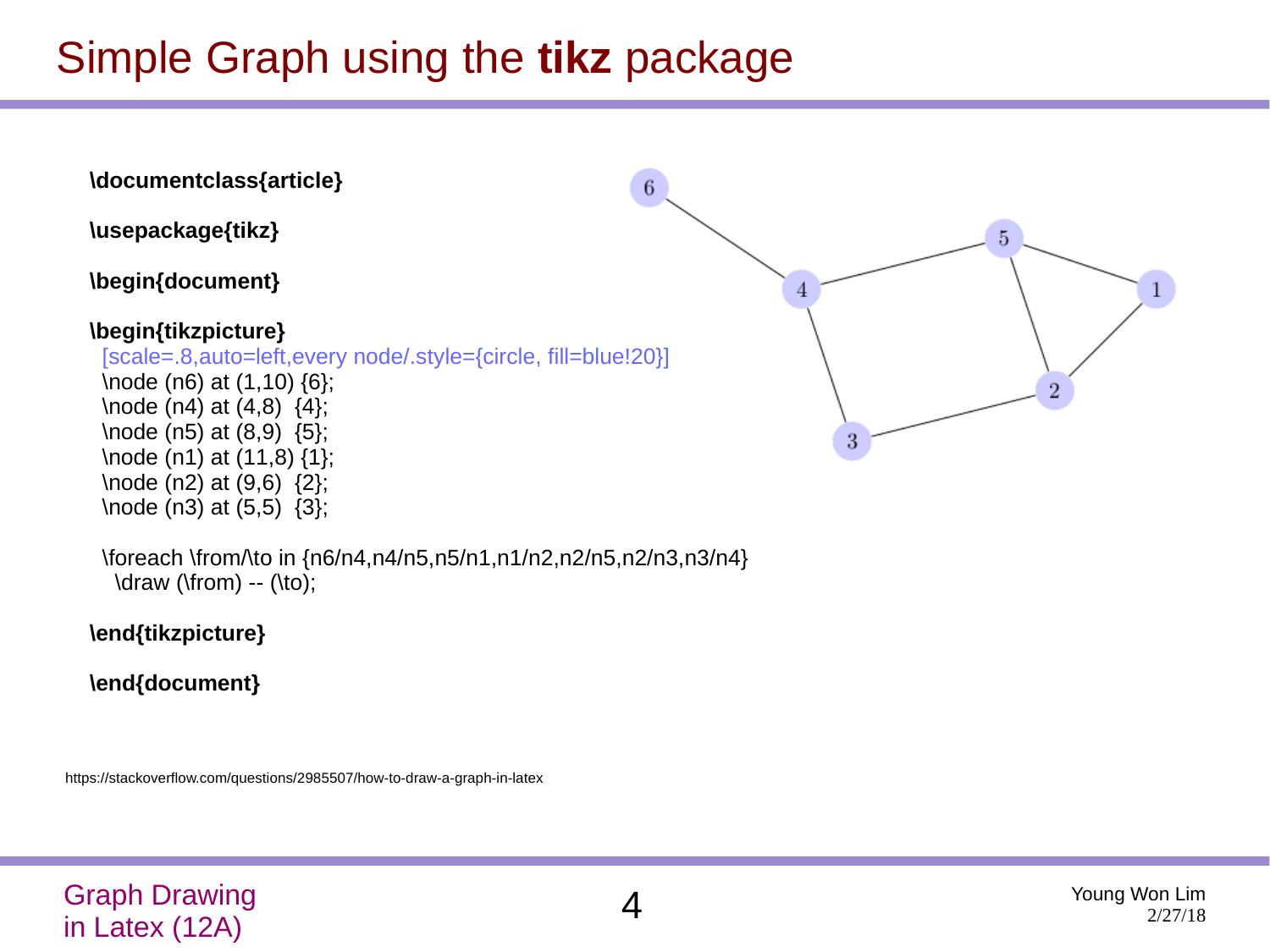- <http://www.texample.net/tikz/examples/prims-algorithm/>
- <http://www.texample.net/media/tikz/examples/PDF/red-black-tree.pdf>
- <http://www.texample.net/media/tikz/examples/PDF/state-machine.pdf>
- <https://tex.stackexchange.com/questions/57152/how-to-draw-graphs-in-latex>
- <https://stackoverflow.com/questions/2985507/how-to-draw-a-graph-in-latex>
- <https://martin-thoma.com/how-to-visualize-graph-algorithms-with-latex/>
- [https://tex.stackexchange.com/questions/343210/how-to-draw-this-graph-using-the](https://tex.stackexchange.com/questions/343210/how-to-draw-this-graph-using-the-tikz-graphdrawing-library)[tikz-graphdrawing-library](https://tex.stackexchange.com/questions/343210/how-to-draw-this-graph-using-the-tikz-graphdrawing-library)

●

\*\*\*\*